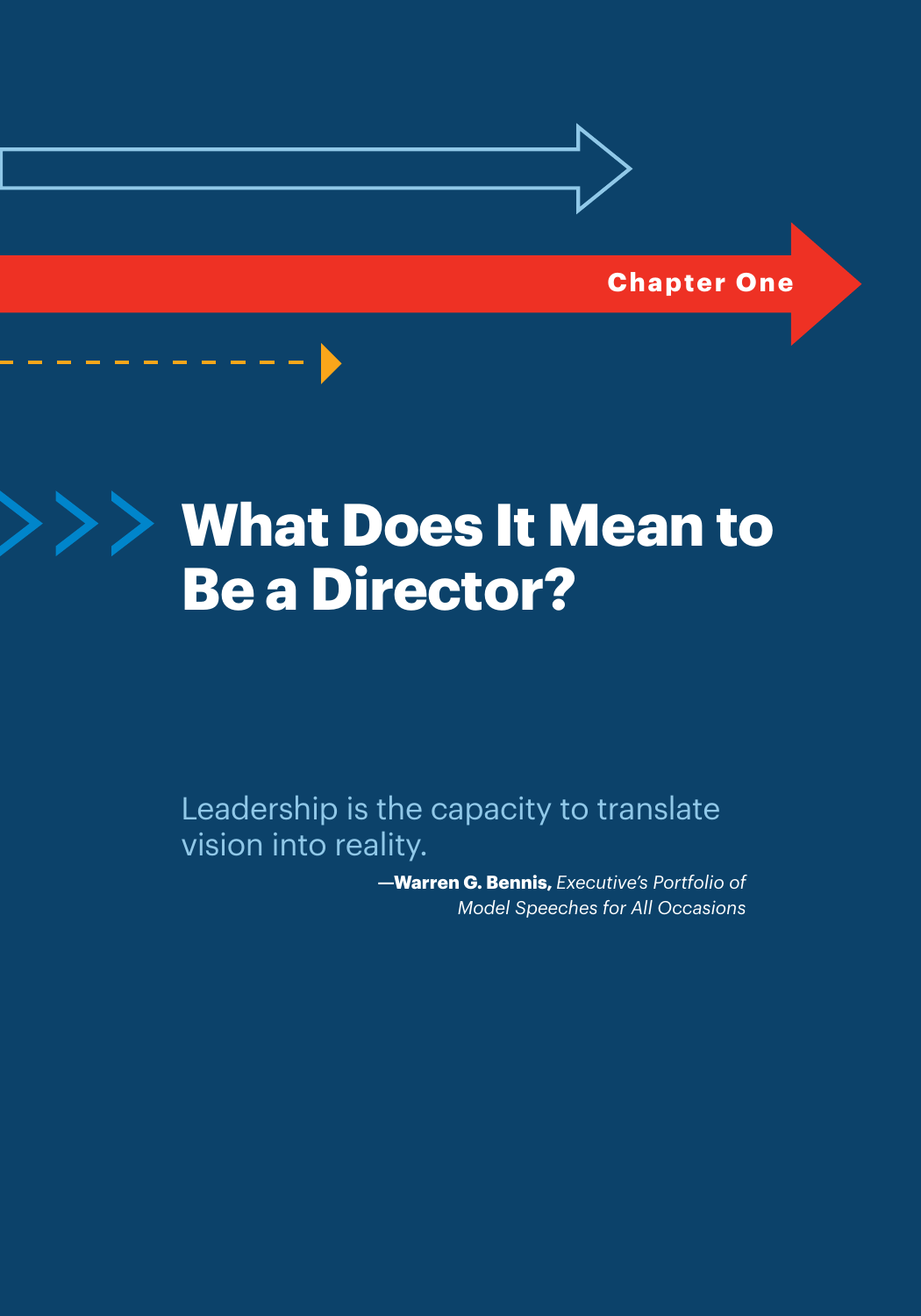#### **Terms Used in this Book**

There are many titles used in early childhood programs nationwide for education administrators. Throughout this book, *director* and *program leader* are used interchangeably to be inclusive of all programs, both large and small.

Directors have a diverse set of responsibilities, and managing them all can often feel like a delicate balancing act. You have to provide a safe, healthy environment for children and teachers. Hire and retain a qualified, diverse staff. Have a solid business plan. Understand child development and best practices in early childhood education. Establish collaborative relationships with families and program stakeholders. Market your program. Help out in a classroom when you're needed. Take time to care for your own physical and emotional health. Remain calm under pressure.

Your overall responsibility is to create a physically and emotionally safe educational environment where learning and care can flourish for children, staff, and families. To do

this, you must prioritize your duties and tasks on an ongoing basis and focus on what is most important at any particular moment, even as you keep an eye on the long term.

## The Director as Both Manager and Leader

Many writers have noted the differences between the role of a manager and that of a leader (see Carter & Curtis 2010; Talan & Bloom 2011). A manager focuses on people, problems, and tasks. A leader must tend to these managerial functions while bringing them into focus with the program's shared vision, mission, and goals (see pages 28–31 in Chapter 3 for information on developing these important elements of your program). Effective program directors are both leaders *and* managers. As directors develop professionally, their acquisition of skills follows a predictable progression. In the beginning, it is common to focus on your managerial functions out of necessity—the immediate daily tasks that are the nuts and bolts of running a program. As you put processes in place and develop confidence and self-efficacy, you gradually widen your focus to include the big picture—long-range vision building and systemic changes. The figure on the next page, based in part on Bloom's (2014) distinctions between the functions of management and leadership, illustrates elements of both of these sides of early childhood administration.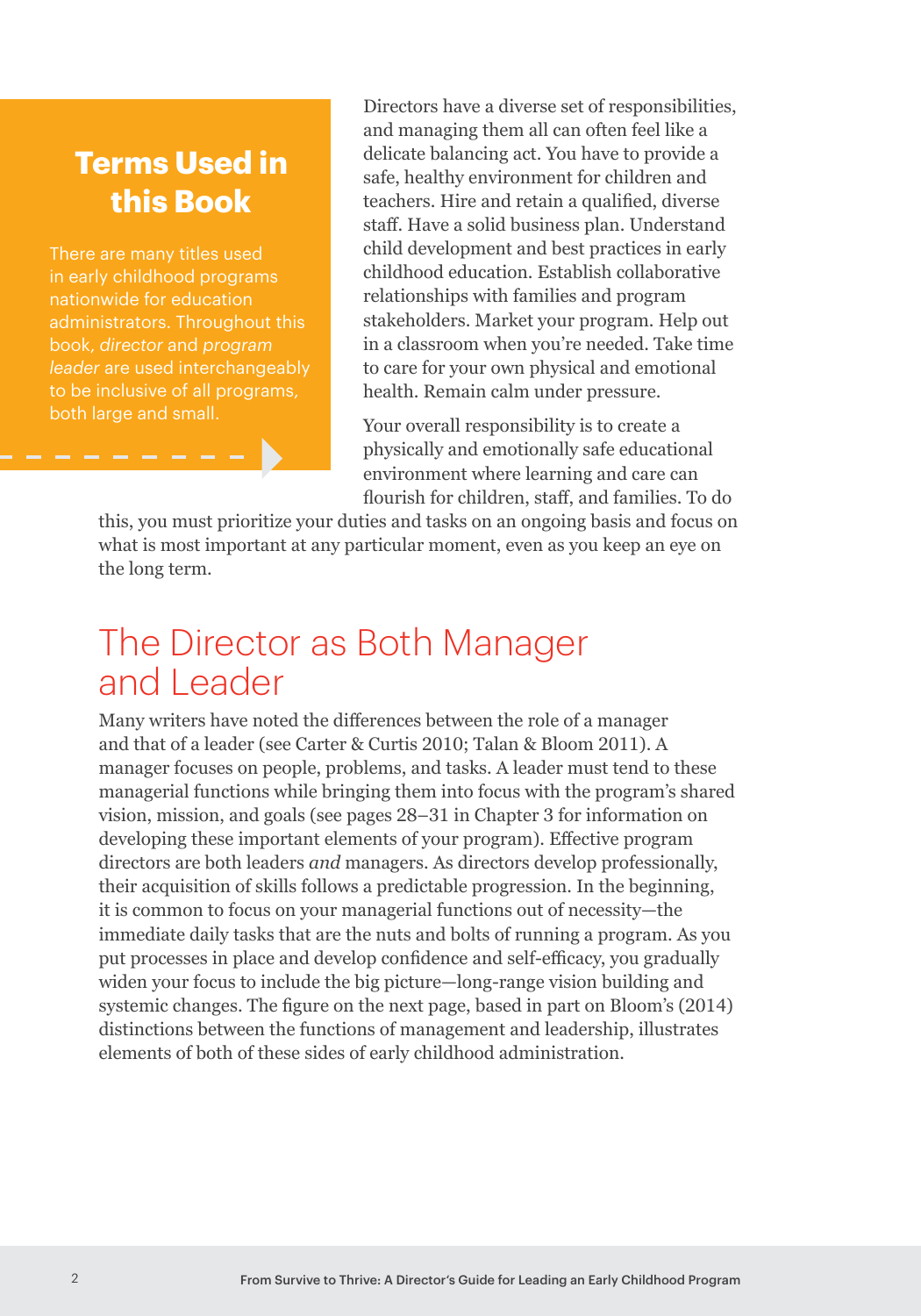#### **Managers . . .**

- > Focus on efficiency
- › Value stability
- > Concentrate on organizing systems
- > Focus on short-term goals
- › Establish work plans

#### **Directors . . .**

- › Focus on efficiency *and* effectiveness
- › Value stability *and* risk taking
- › Concentrate on organizing systems *and* motivating people
- › Focus on short- *and* long-term goals
- › Establish work plans *and* co-establish the vision and mission

#### **Leaders . . .**

- > Focus on effectiveness
- > Value risk taking
- › Concentrate on motivating people
- > Focus on long-term goals
- › Co-establish the vision and mission

Adapted from P.J. Bloom, *Leadership in Action: How Effective Leaders Get Things Done,* 2nd ed. (Lake Forest, IL: New Horizons, 2014), 4.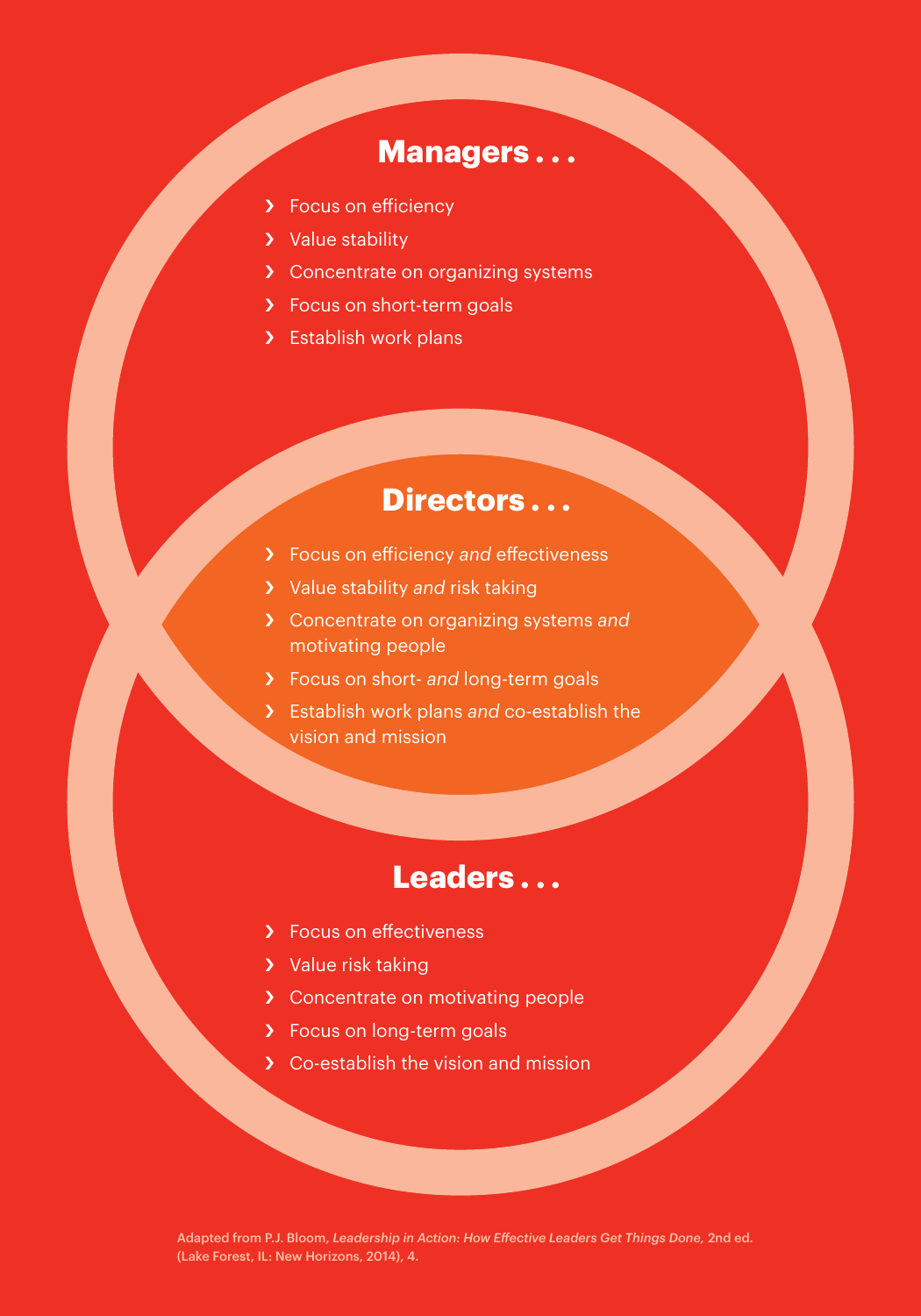# Know Yourself

Developing your leadership skills is a journey, and it begins with some selfexamination.

#### Recognizing Your Personal Attributes

Understanding your strengths, weaknesses, emotions, and motivations is an important part of being a leader. Self-awareness of your skills enables you to identify which ones contribute to the effectiveness of the program and which you need to hone. A director rarely has all the skills needed to lead a program. While building on your strengths, look for ways to further develop your abilities to communicate, forge relationships, make sound financial decisions, or whatever other skills you need.

Reflecting on your beliefs and motivations provides insight into your emotions, another essential ingredient for effective leadership. Consider your blind spots, such as a tendency to refuse to ask for or accept help, a reluctance to take a stand on unpopular issues, or being unwilling to confront individuals when necessary. How do these affect your interactions with others and your ability to get things done? When engaging with a staff member or family with whom you disagree, it is easy for your emotions to cloud the situation*.* When this occurs, take a few moments to reflect on why you might be experiencing a particular emotion, like this director:

During the second week of school, Midori is approached by a teacher, Jo, in the program she directs. Jo tells Midori about a situation she believes is a parent–child separation issue in her classroom. Each morning when 3-yearold Zelda Maisel arrives with her mother, Mrs. Maisel insists on spoonfeeding Zelda her breakfast at the snack table. She is upset that Mrs. Maisel does not let her child feed herself, something Jo has been working on with Zelda at lunch and snack time, and asks Midori to intervene.

Midori's first reaction is that Jo is in the right and Zelda must be allowed to feed herself. Not only is it program policy, but Midori firmly believes that it is also a necessary part of developing self-care and fine motor skills. She feels that it is difficult for some parents to give their young children opportunities to develop independence and thinks that perhaps Zelda's mother is pampering her daughter. However, before responding to Jo, Midori takes a moment to consider Zelda's family's culture and background. A few interactions Midori personally had with Mrs. Maisel suggested that she does not tolerate waste. It might be that she feeds Zelda to avoid having food spilled and wasted. Midori mentions this to Jo. Together, they discuss why the situation is challenging and what they could do to support both Jo's goals for children in the classroom and the family's goals that center on feeding and eating.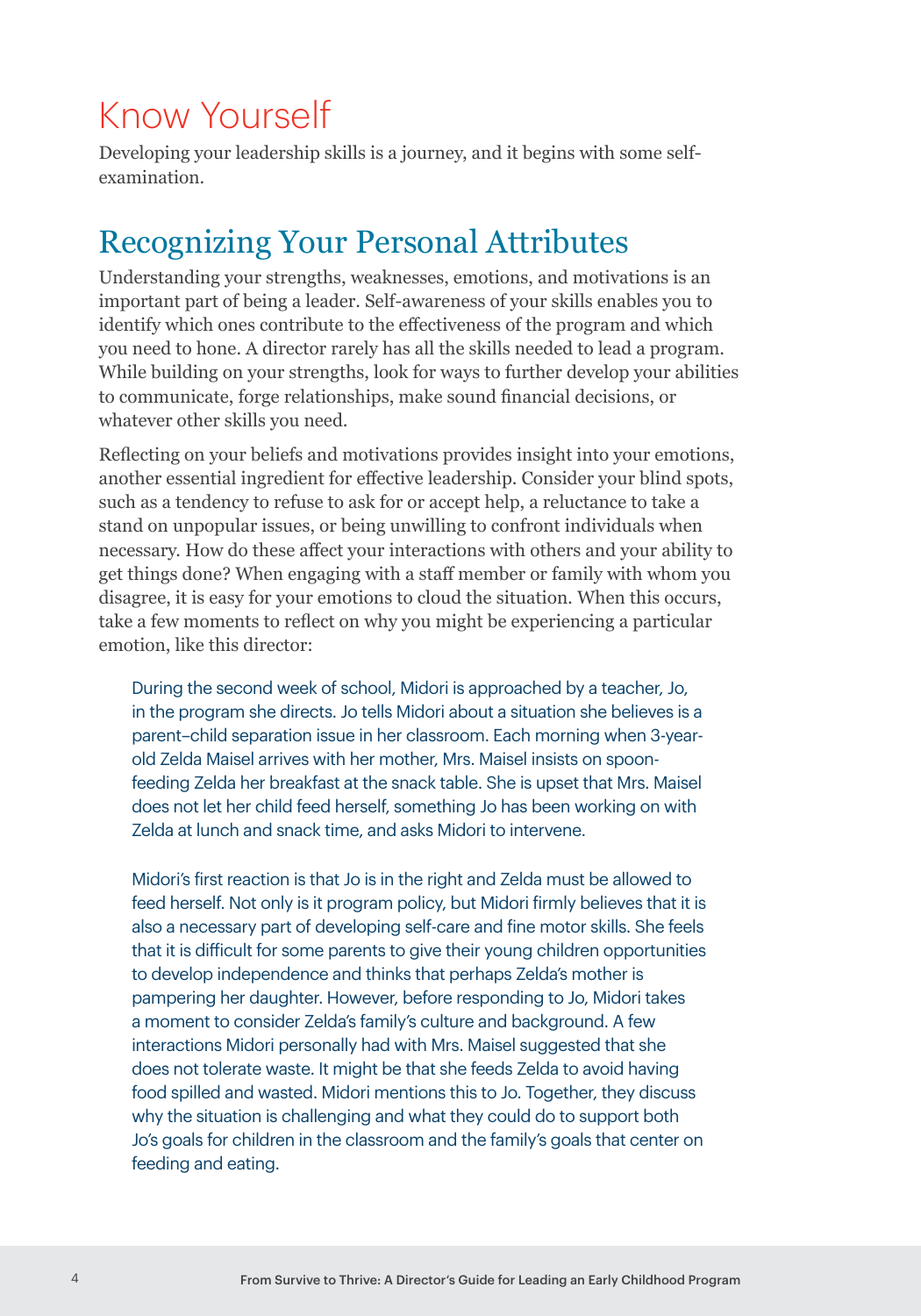When you are able to recognize and separate your emotions from a situation, you are calmer and can consider a variety of perspectives. This allows you to address the situation in a collaborative, productive way.

### Identifying Your Leadership Traits

In addition to your skills and emotional makeup, your personal values and beliefs influence your day-to-day leading of the program as well as your organization's overall purpose and goals. When you integrate your personal principles and professional voice, you will find the strength, passion, and most important—the authority to lead others (Espinosa 1997). One way to start identifying your own values and beliefs is by thinking about leaders and mentors in your life who have inspired or disappointed you. What qualities and traits have you admired most in other leaders? What qualities have you disliked?

Here are some questions to help you think about your own leadership traits and your approach to professional relationships:

- › Am I organized and good with details or more of a big-picture person?
- › Do I tend to be outgoing or more reserved?
- › Do I work collaboratively, or do I use a more authoritative approach with others? In what situations am I more likely to act in each way? Why?
- › When faced with a task, do I focus more on getting the task done or on the best way to do so? How does it vary with the situation?
- › How comfortable am I with disequilibrium and conflict? How do I tend to handle situations involving them?
- › How flexible am I?
- › Is my communication style more direct or indirect?
- › Do I make decisions easily and quickly, or do I take my time?
- › Do I keep my feelings to myself or freely show them?
- › Do I stick with methods I know work, or do I tend to consider more unique approaches?

Consider how these qualities affect your relationships with staff, families, and children.

# Practice Facilitative Leadership

Your leadership traits strongly influence how you work with your staff, the families, and others involved in the program. While many types of leadership styles have been identified, we advocate *facilitative leadership*, a process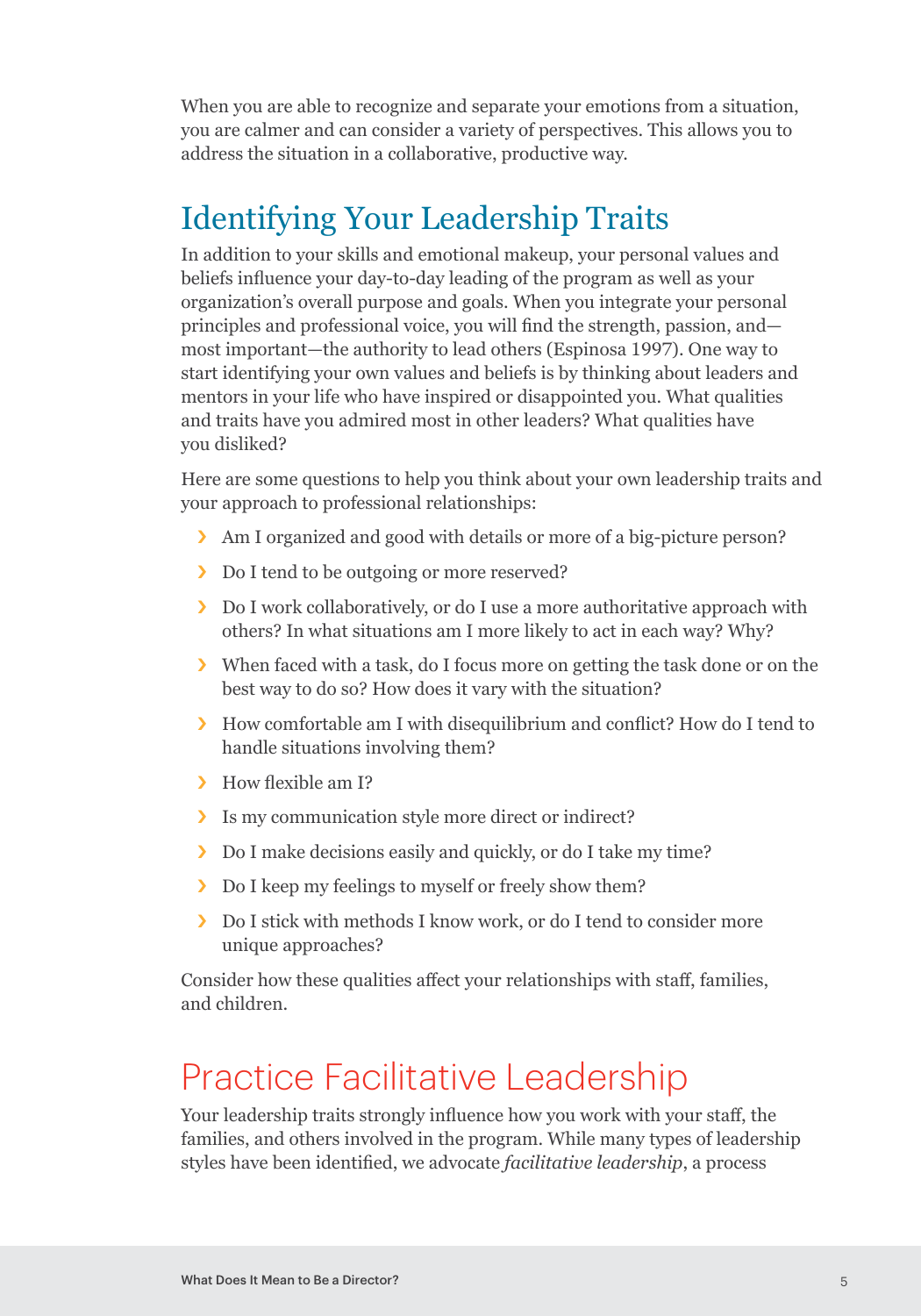where the power and responsibility to meet an organization's goals are shared (Forester 2013). This means finding ways to create partnerships with staff and give them a greater voice on issues that affect them every day, such as resource allocation, curriculum, and scheduling. Facilitative leadership also means constructing meaningful relationships with families by providing them with opportunities to weigh in on parent policies and their children's daily experiences. Facilitative leaders invite and inspire group participation, proactively involving staff and families to contribute ideas and perspectives about improving center processes. Facilitative leaders build on individuals' strengths, increase engagement, and help others learn how to learn (O'Neill & Brinkerhoff 2018). That said, there are decisions that ultimately are the director's responsibility, such as hiring staff or budgetary issues. Even in those situations, an effective leader gathers input from staff and families before making a final decision. Regardless of a tendency to lead in a certain way, an effective director adapts to each situation as needed.

# Treat Teachers the Same Way You Expect Teachers to Treat Children

Many of the most effective program directors started as classroom teachers, and there are a number of parallels between working with children and working with adults that can help you in your director role. A teacher's job is to create a classroom community where children feel safe to independently learn, problem solve, and take risks, and a director needs to create the same type of space for the teachers in her program. Just as teachers see each child as an individual with unique strengths and challenges, directors should recognize the same in each teacher. Deep learning occurs for both children and adults when they have opportunities to try new things, can make mistakes that they can learn from, and are supported by others who have more understanding or skill. At any age, we all feel more motivated and invested in our learning when our voices are included in the process, whether that means letting a child choose which center to visit first that day or giving teachers the flexibility to choose materials for their classroom.

Setting goals and objectives for learning is another parallel process. Teachers observe children, discover what they already know and can do, and scaffold learning experiences to help children develop their knowledge and skills. Effective directors—whether they are developing or mature leaders—not only supervise their staff but also mentor them and help them set professional development goals (see pages 112–116 in Chapter 7). And directors as well as teachers can model for children, families, and the larger community how to be lifelong learners when they share their thinking about an issue or topic, their questions, their decision-making processes, and even their mistakes. Additional similarities are outlined in "Some Similarities in Guiding Children and Guiding Adults" on the next page.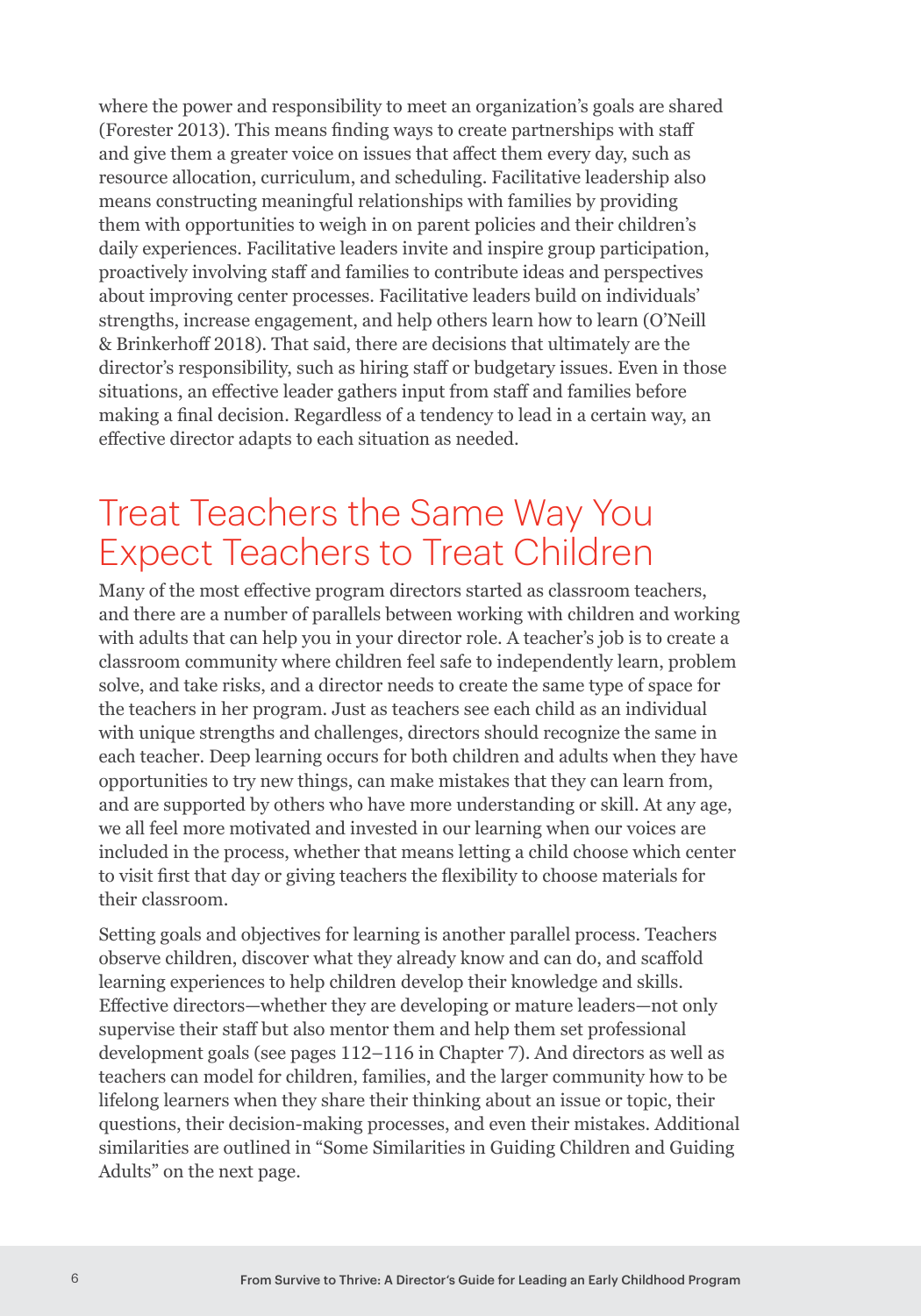#### **Some Similarities in Guiding Children and Guiding Adults**

### Guiding Children Guiding Adults

| <b>Relationships</b>        | Develops individual<br>relationships with each child                                       | Develops individual<br>relationships with each<br>staff member                       |
|-----------------------------|--------------------------------------------------------------------------------------------|--------------------------------------------------------------------------------------|
| <b>Skills</b>               | <b>Celebrates current skills</b>                                                           | Recognizes and builds on<br>current skills                                           |
| <b>Expectations</b>         | Conveys simple, age-<br>appropriate expectations                                           | Provides job descriptions<br>and clear expectations                                  |
| <b>Emotions</b>             | Validates children's emotions<br>and helps them to express<br>their emotions appropriately | Listens to staff members'<br>feelings and encourages a<br>solution-oriented attitude |
| <b>Conflict</b>             | Helps children learn to<br>resolve conflict                                                | Guides staff members to<br>resolve conflict on their own<br>and helps when necessary |
| <b>Behavior</b>             | Redirects children to<br>appropriate behavior                                              | Coaches staff members to<br>meet job expectations                                    |
| Self-<br><b>Sufficiency</b> | Gives children opportunities<br>to learn self-help skills                                  | Delegates to help staff<br>members become more<br>self-sufficient                    |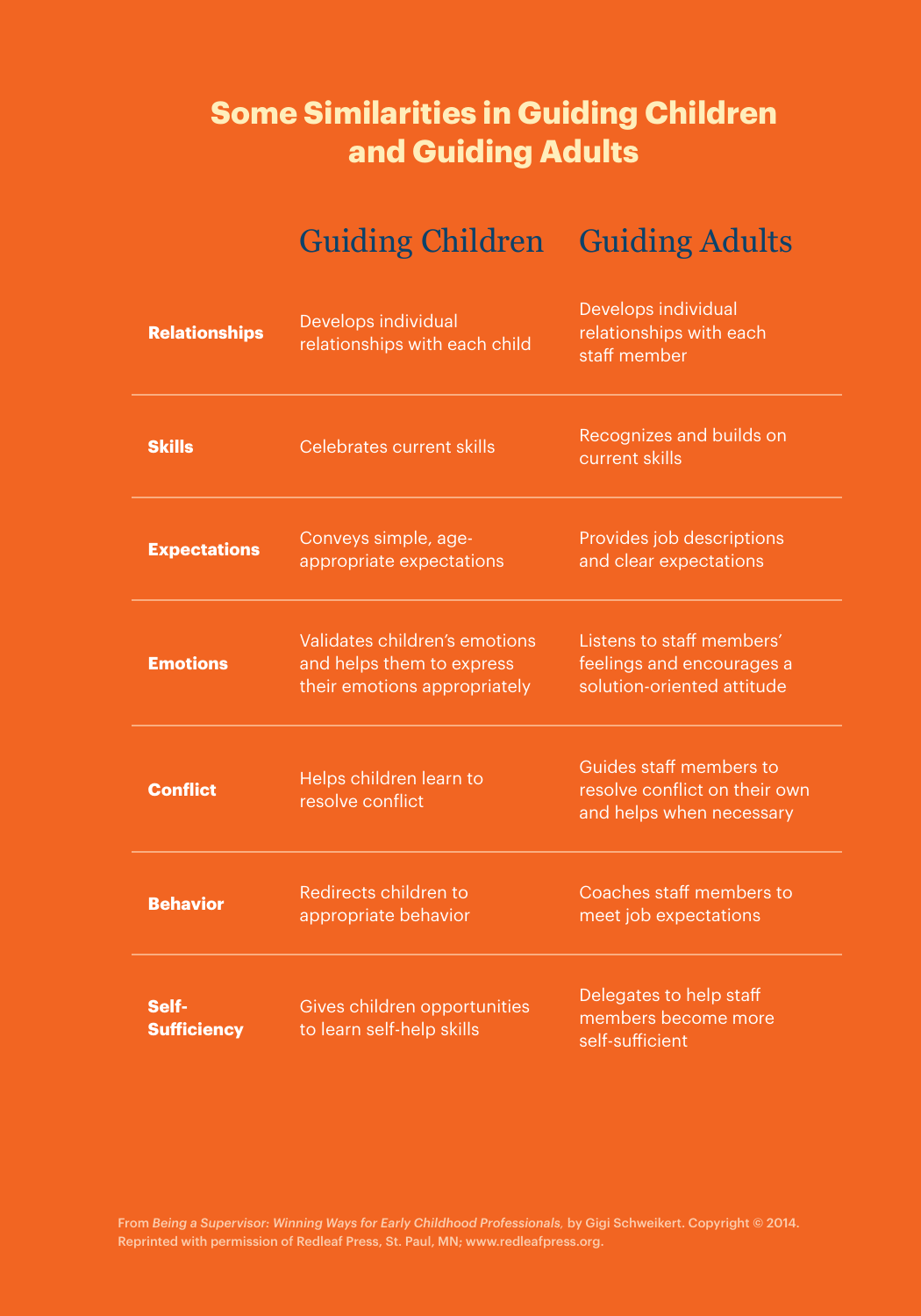# Give Yourself the Permission to Lead

Many program directors never intended to be in the role. Quite a few are classroom teachers who became very knowledgeable about the program and

#### **Directly from a Director**

I never thought I would be a director. I always loved kids and my job as a classroom teacher, and I wasn't looking for something else. But when an opportunity presented itself, I thought, "I can do that job." I took the leap and never looked back. While some days the challenges are more difficult than I bargained for, overall I have found the rewards of supporting teachers and creating a center-based system, organization, and community that goes beyond one classroom deeply satisfying . . . and certainly never boring!

advanced over time to lead it. Some directors are placed in the position at the request of their program boards; others are asked to step in during transitional periods or emergency circumstances. In cases like these, directors often find it hard to lead a group of individuals who have been their peers. As a classroom teacher, you are trained to be warm and nurturing at all times, and you work hard to build the trust and respect of children and families. But while directors should likewise be approachable and supportive, they also need to be authoritative, confident decision makers whether it makes everyone happy or not.

Building partnerships with staff and exercising facilitative leadership are important, but to fulfill all of your different responsibilities, you must give yourself the permission to lead and act with authority in your role. Though pointed out earlier in this chapter, it bears repeating: being an effective director requires striking the right balance between good management and good leadership. Neither directors nor teachers want authority to be the only aspect of their work relationships. Most people want and greatly benefit from—boss–employee interactions that are grounded in human connection and motivation, and research shows that when employees have a more personal relationship with their boss, it improves their level of engagement in their work (Anitha 2014; Artz 2013).

You can build your effectiveness as a leader by following these three essentials (Hill & Lineback 2011):

› **Manage yourself.** Formal authority alone does not motivate or influence people. Instead, model the kind of behavior you expect from your staff. Be a leader they trust and want to emulate. For example, when listening to a teacher express a concern, model active listening and acknowledge his concern. Invite his thoughts on solutions and contribute thoughtful responses.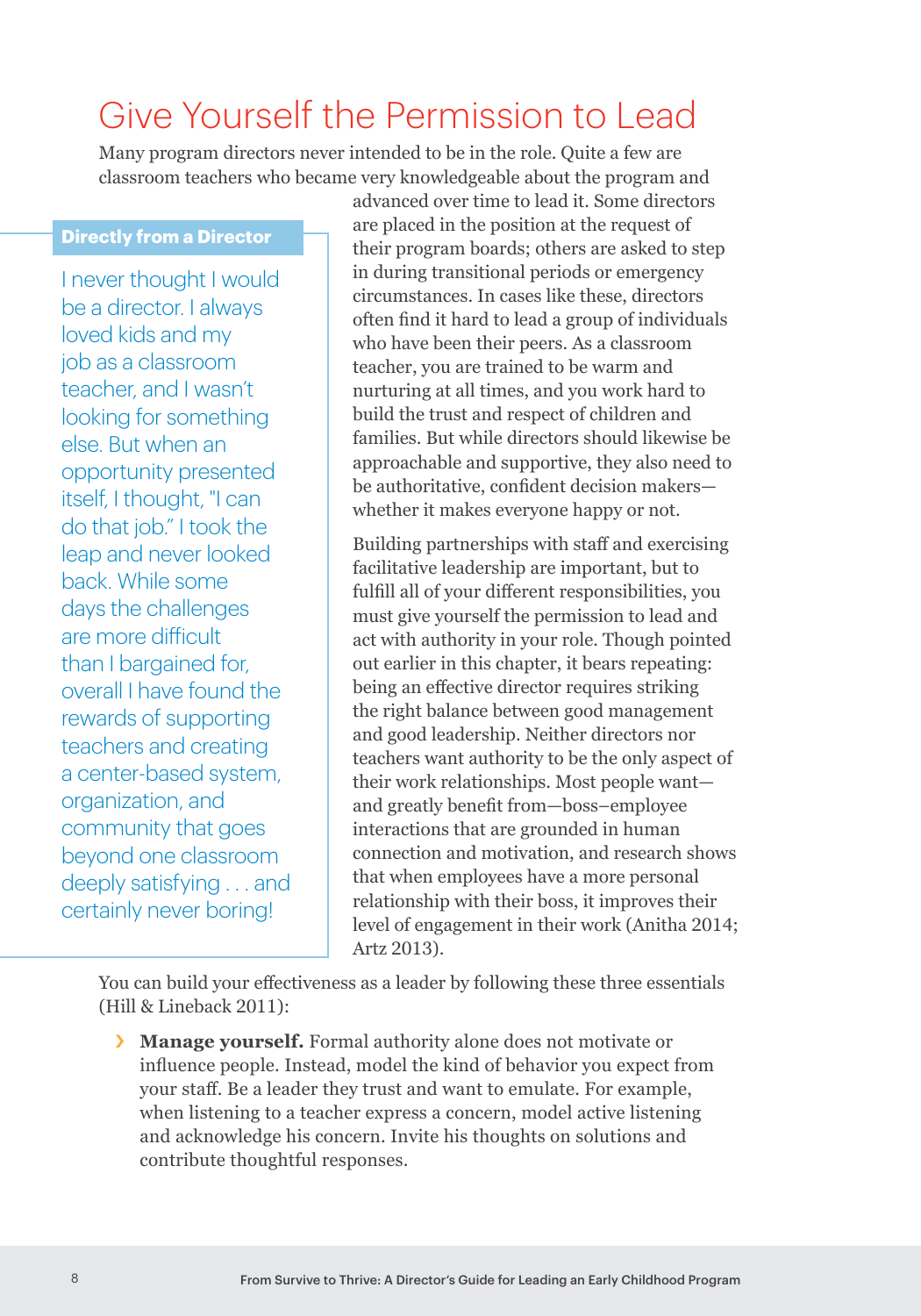

- › **Manage your network.** Familiarize yourself with the roles, needs, and expectations of your staff, the program's board members, the families you serve, and the community. For example, be sure to make time to understand the role of each of the program's constituents and to meet with them as often as necessary to maintain a collaborative relationship.
- › **Manage your team.** Think about the individual performance of teachers and staff who report to you and how you can inspire and empower them to be their best by supporting and fostering their goals and professional development. Promoting a high-performing "we" will lead to an effective, high-quality program. (Chapter 7 discusses this in more detail.) For example, engage teachers by offering a goal sheet at the beginning of each year on which they list things they want to accomplish in the classroom and as part of their professional growth. Check in at least once during the school year to see how

#### **Directly from a Director**

My problem is that I want my staff to like me. I have never been good at being a "boss." That's why during staff meetings, I use the state licensing regulations and NAEYC guidelines to justify my decisions. I tell my staff, "This is best practice. This is what we need to achieve." I want to get better at being a strong leader without falling back on a larger organization for support.

things are going, and ask what resources you could provide that would help them accomplish their aims. At the end of the year, discuss what went well and what could be improved.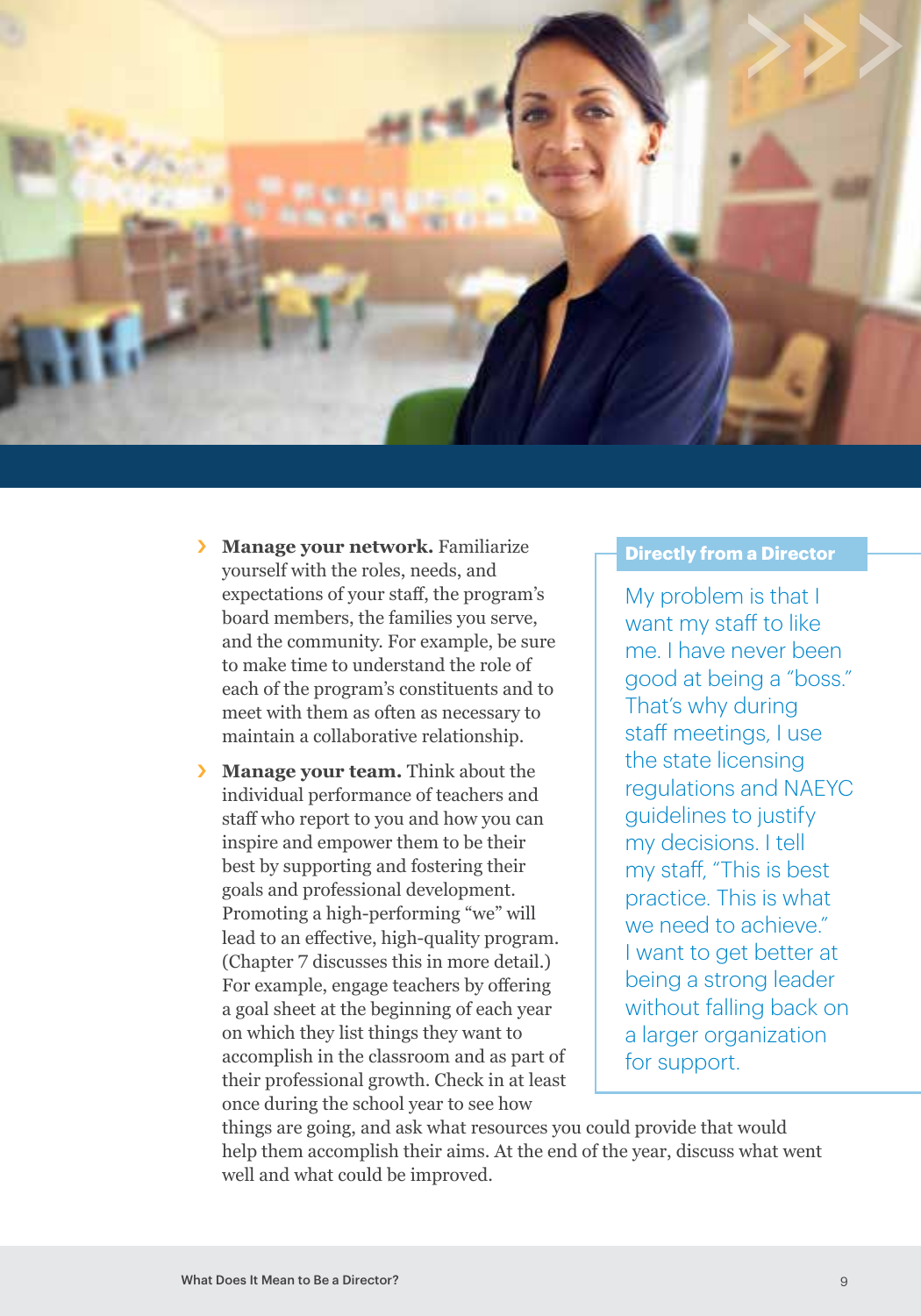

As you build a solid foundation in these areas, your confidence in your ability to make intentional decisions and to lead with purpose will grow.

# Recognize What You Really Have Control Over

It is easy to become overwhelmed by the sheer number of responsibilities and problems you face on a daily basis. Each person who comes to you with a concern can often make it seem that *her* dilemma is the most pressing issue for you to address and resolve. Some problems are clear cut and relatively straightforward, while others are more complex. So, what should the director do to effectively prioritize and respond to issues? Start by considering these two points:

- › **Clarify your role.** Ask what the person (or situation) needs or wants from you: A quick yes or no answer? A specific resource? Advice on what to do next? Simply a good listener?
- › **Clarify your limitations.** What can you do to help resolve the problem? What can't you do? What do you have control over? What is out of your hands?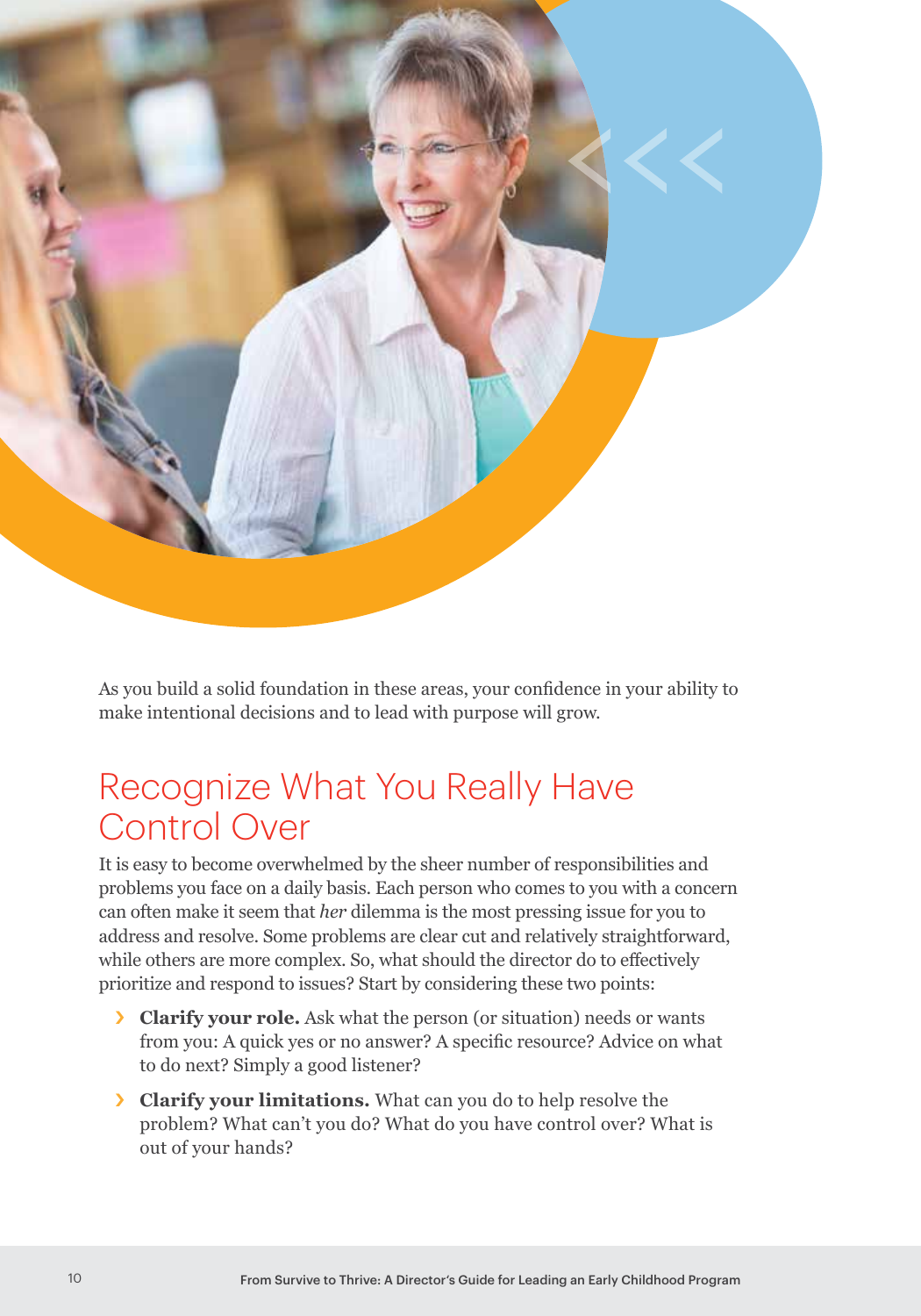Knowing your role and your limitations can help you prioritize and focus your time and energy where it will be most effective. The following vignette illustrates how being mindful of these two points helps the director determine if and how she should act:

Zoya, a kindergarten teacher, walks into Melissa's office before the children arrive, shuts the door behind her, and begins to cry. Melissa is alarmed, wondering if there is a concern with a child or if Zoya is having an issue with a colleague. Her immediate priority is to find out the problem and to help Zoya regain her composure. If the issue is complex, it might require further conversations with Zoya, but for now, Melissa must try to help her return to the classroom to begin her responsibilities for the day.

She expresses concern and asks what is happening. Zoya confides that her home life has been very stressful lately; she and her husband have been fighting about finances.

"I'm so sorry to hear that," says Melissa, offering Zoya a tissue. "How can I help you?"

Zoya asks about her salary and if there is the possibility of a raise. Melissa knows that she does not have the authority to decide this, and she replies that she will reach out to the board for more information about the budget allocation plans for teacher salaries in the coming year. She also offers to meet with Zoya after school later in the week so they can take the time to discuss her concerns in more detail. With a plan in place and after talking a bit more with Melissa, Zoya calms down and returns to her classroom to get ready for the day.

The chapters that follow, each self-contained and focused on typical functions of the director role, are grounded in the concepts and self-reflection explored here. Every decision you make, from curriculum to family engagement, has implications. Being aware of and in tune with yourself as a leader will help you be intentional and strategic in your decision making. Your work as a director will include challenges, but you'll be sure to find there are rewards as well.